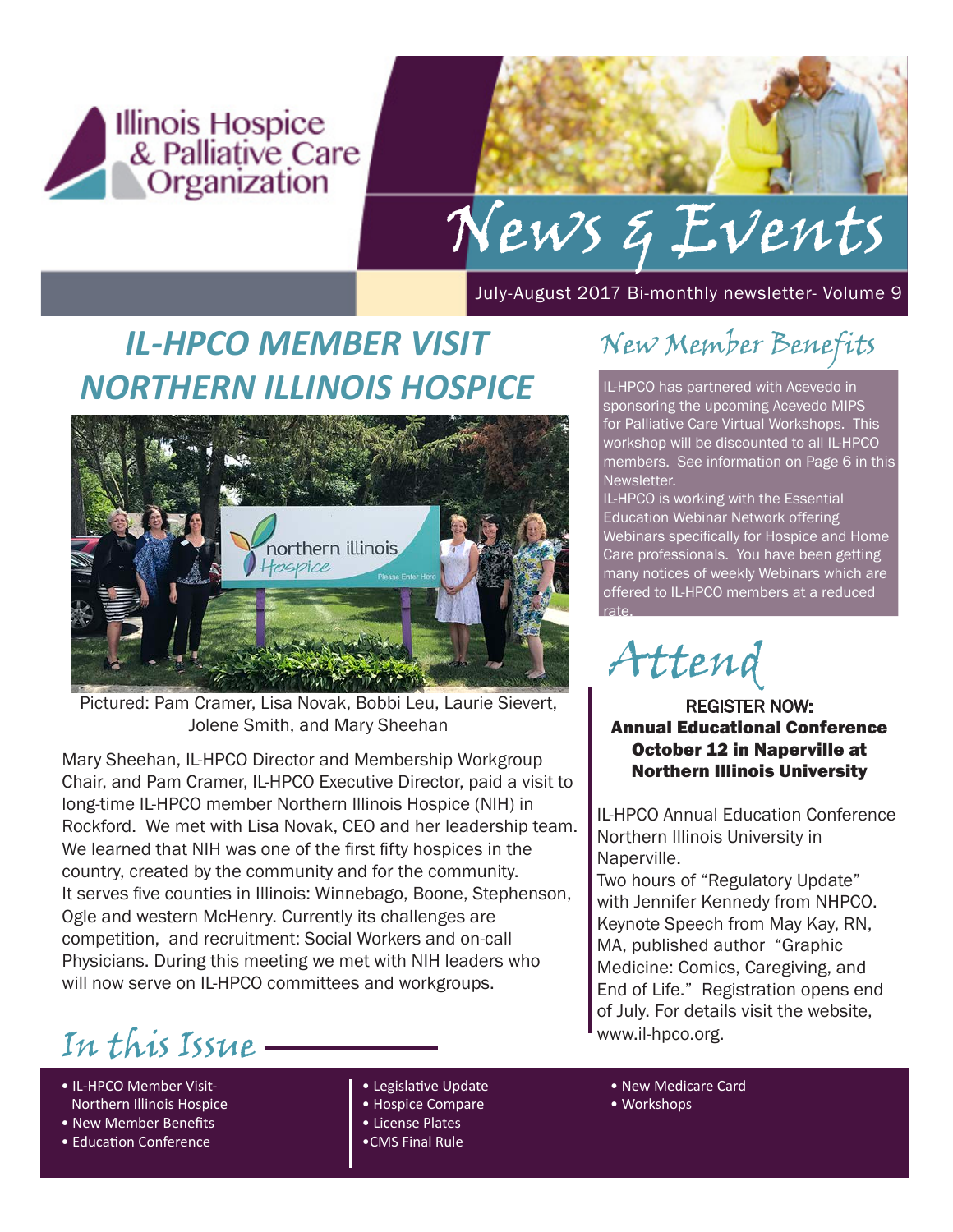

### Legislative Update – Betsy D. Mitchell, IL -HPCO Legislative Consultant



### **Illinois has a Budget!**

By now most have heard that in more than two years, the Illinois General Assembly finally passed a budget and is no longer spending money at levels higher than the revenue generated. Most importantly to IL-HPCO, the Illinois Department of Human Service's Funeral and Burial Fund was fully funded.

*http://www.dailyherald.com/news/20170724/for-first-time-in-years-state-will-helppay-for-burials-for-the-poor*

This fund has been around for several years. During the impasse, no funding for this vital service was available which put much undo hardship on many hospice providers. Many providers have been asking about this fund. Please know the process for obtaining these funds did not change, but the fund does once again have monies available. Below please find a copy of what is posted on DHS's website. It explains the process very well.

#### *What is the purpose of this service?*

The program pays for the funeral and burial expenses when a person's resources and all other sources of payment are less than the DHS standard payment rates.

#### *Who can receive these services?*

The Department pays the funeral and burial expenses of a person who at the time of death:

- was receiving any of the following kinds of assistance:
- Temporary Assistance for Needy Families (TANF) Cash
- Aid to the Aged, Blind, or Disabled (AABD) Cash
- All Kids Assist
- Parent/All Kids Assist
- All Kids Moms & Babies
- Family Assist
- AABD Medical
- General Assistance Foster Care/Adoption Care
- or who would have qualified for:
- All Kids Assist
- Parent/All Kids Assist
- All Kids Moms & Babies
- Family Assist
- AABD Medical

*Cont. page 3*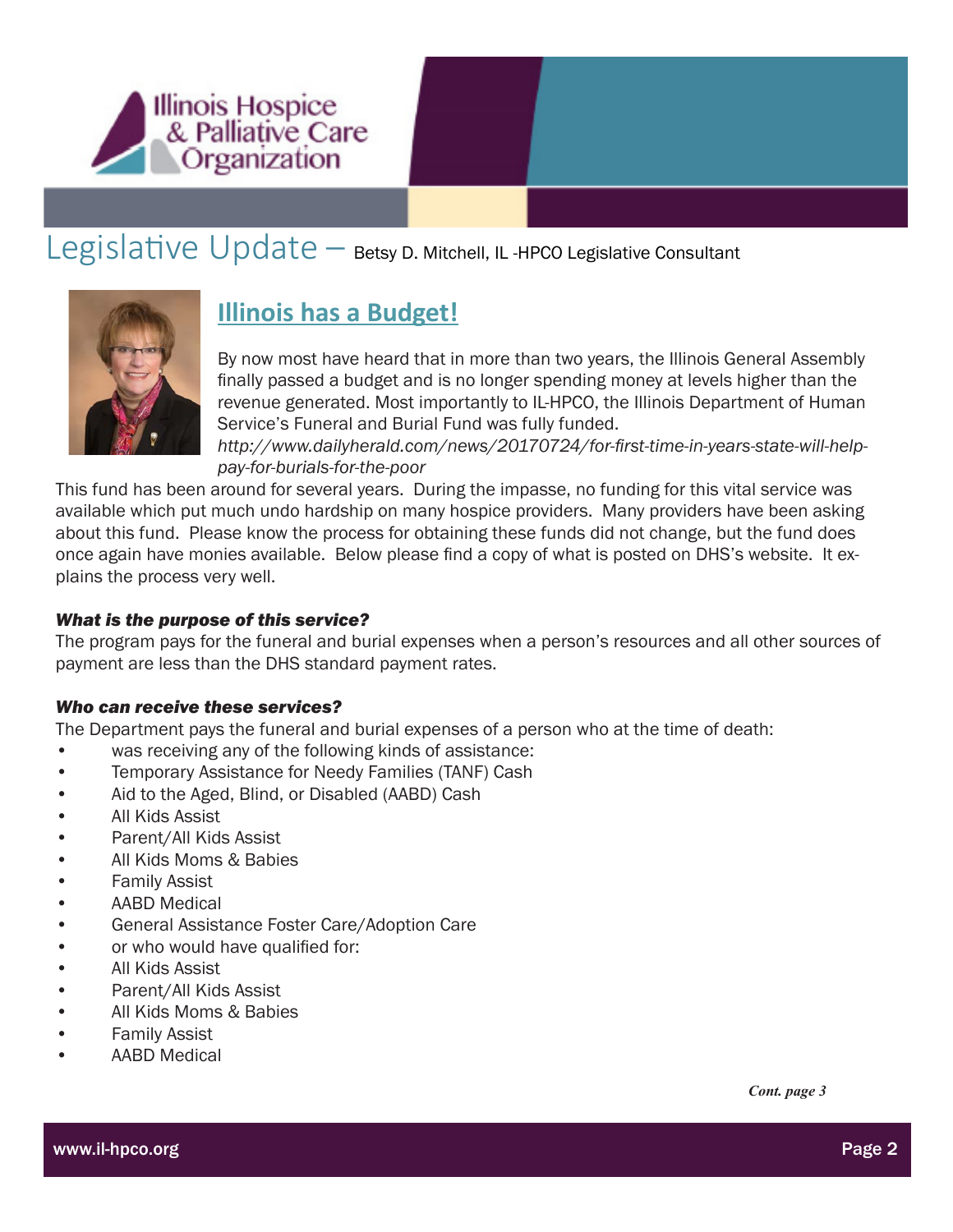

### **Legislative Update continued (from p. 2)**

#### *What services are offered?*

The Department pays funeral and burial expenses on two types of claims:

- 1. IL444-0029 Funeral or Burial Claim (pdf) (submitted by a funeral home or cemetery) persons not legally responsible for the deceased may contribute to the cost of the casket, urn, or vault; and the cost of additional expenses or merchandise that are not required to be provided with the Department's payment, with limits of \$2,000 funeral and \$2000 burial OR
- 2. IL444-0094 Funeral & Burial Reimbursement Claim (pdf) submitted by a person who is not legally responsible for the deceased and who has paid an amount equal to or more than the amount of the claim.

#### Maximum Amount that DHS will Pay

- \$1,103 for a funeral
- \$552 for a cremation/burial

#### *How to Apply?*

Applications may be found at your local Family Community Resource Center, or you may click on the claim form links above. Use the DHS Office Locator to find your local Family Community Resource Center.

#### Where to Mail the Form:

The offices below have their funeral, burial, and reimbursement claims managed by the Springfield-based DHS Funeral and Burial Unit. ONLY if the deceased was/would have been served by the Family Community Resource Centers (FCRCs) in Cook County or in the FCRCs in the counties listed below, would you send the reimbursement claims directly to:

 Illinois Department of Human Services Funeral and Burial Unit 100 South Grand Avenue, East, Lower Level Springfield, IL 62762

Legislators hope that the new budget will stabilize Illinois' difficult fiscal situation. Before the passage of a full budget, the state was spending approximately \$39 billion while only collecting \$32 billion. The budget implemented reduces expenditures to \$36 billon. The budget package also increases the state income tax from 3.75% to 4.95% on individuals and increases the income tax on corporations from 5.25% to 7%. It is estimated that this will generate approximately \$4.3 billion annually. As you are well aware, Illinois also has almost \$15 billion in unpaid bills. With this budget, Illinois will still have unpaid bills, but included is authorization for bonds to be issued to pay down a portion of the outstanding bills.

Clearly, this is not the end to the financial crisis. The approved package simply provides the framework for the state to operate within a budget plan. Many believe that the package also may need additional attention for K-12 education funding due to a provision in the budget bill authorizing K-12 education funding through an "evidence based funding formula" which is not law yet. In May, the General Assembly passed SB1 which created an evidence based funding formula for education, but the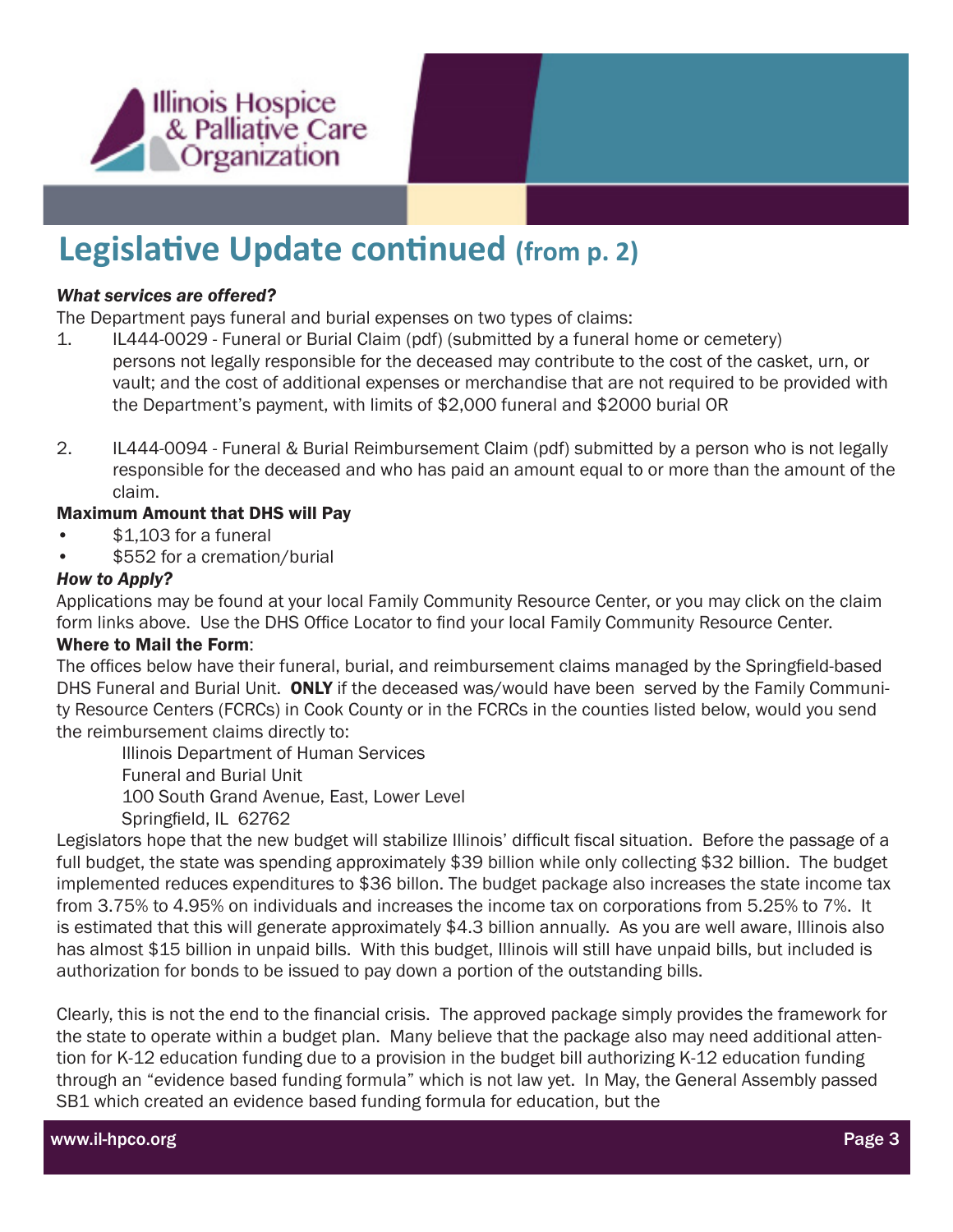

### **Legislative Update continued (from p. 3)**

SB1 which created an evidence based funding formula for education, but the Governor has stated he will use his amendatory power to change the bill.

#### Budget Package Summary

The package included three separate bills: SB 6 (containing the appropriation authority), SB 9 (Income tax increases and other tax related items), and SB 42 (containing the substantive legal changes to make it all work).

#### *Senate Bill 6 – Appropriations*

Appropriates money to each state agency so state government may provide services (i.e. child care, domestic violence care, aging programs, public health, environmental protection, etc.). As stated above, the Funeral and Burial Fund within the Illinois Department of Human Services was fully funded. For complete details of the funding side, please contact me for further details.

#### *Senate Bill 9 -- Revenue Source*

The primary items include:

- Permanent personal income tax increase from 3.75% to 4.95%, effective July 1, 2017
- Permanent corporate income tax increase from 5.25% to 7%, effective July 1, 2017
- SB 42 B.I.M.P. (Budget Implementation Act)
- Contains the legal language to implement the budget.

#### *SB 1 --Education Plan*

So why is it important for IL-HPCO to know about the proposed education plan passed in Senate Bill 1? It is simple. According language contained in the budget bill (which many did not see until after the bill was passed), without SB 1 or an alternative evidence-based formula in place, the appropriations that are contained in the Fiscal Year 2018 state spending plan will not be able to be processed and sent to elementary and secondary education school systems. Some schools have indicated that they can open and operate from their reserves, while others have indicated that without the state funding, they will not be able to begin classes in August.

#### *IN CASE YOU MISSED IT*

#### *New Medicare Card (formerly SSNRI)*

CMS is removing Social Security Numbers from Medicare cards to help fight identity theft and safeguard taxpayer dollars. In previous messages CMS referred to this work as the Social Security Number Removal Initiative (SSNRI). Moving forward, they will refer to this project as the New Medicare Card. To help you find information quickly, CMS designed a new homepage linking you to the latest details (PDF).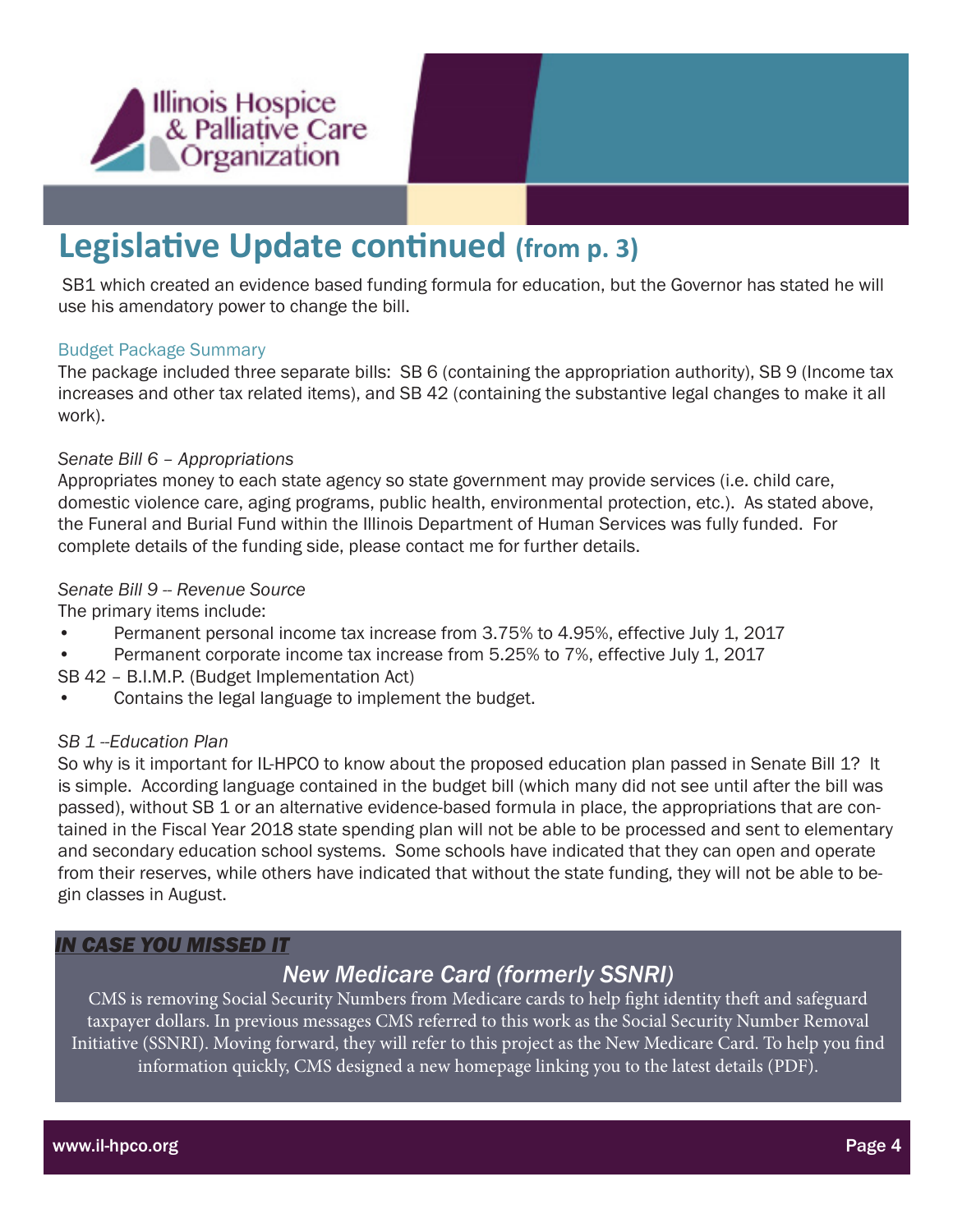

## **HOSPICE COMPARE IS HERE**

#### *How does Illinois rank?*

On August 16 CMS Hospice Compare website went "live," *Hospice Compare* website providing valuable information regarding the quality delivered by Medicare-certified hospice agencies throughout the nation. The Hospice Item Set (HIS) and Quality Measures (QM) for each agency will be shared with the public, with the goal of helping patients, family members and health care providers make more informed decisions about where to get care. Hospice Compare is a result of a provision in the Affordable Care Act that required established procedures for making hospice quality data available to the public.

Read the NHPCO Quality Alert (08/16/17). NHPCO is available to send corrections on your hospice information (not your measure scores) if you have found errors, and corrections still have not been made by CMS, NHPCO wants to hear from you. Please contact regulatory@nhpco.org. Hospice Care ranks Illinois at 23 nationally with a mean score of 93.17. Vermont is first, Rhode Island second, Wisconsin third, Iowa fourth and Tennessee fifth. Ranked last are Connecticut, Wyoming, Maryland, Delaware and District of Columba…mean score of 82.75.

# **Illinois Advocates on "The Hill" in July**

Seven IL-HPCO members attended NHPCO's Hospice Advocacy Network (HAN) Advocacy Intensive. More than 300 Advocates from across the country delivered the messages on hospice and palliative care to Congress…more than half of Congress listened to us! We were aptly trained by HAN professionals so our message was consistent and powerful explaining and advocating for the Patient Choice and Quality Care Act, the Rural Access to Hospice Act, and the Palliative Care and Hospice Education and Training Act. We also were prepared to comment on the Hospice and Medicare Advantage "Carve-In" if asked.

Illinois Advocates visited the offices of :Senators Richard Durbin; and Tammy Duckworth; Representatives Luis Guiterrez; Peter Roskam; Brad Schneider; Bobby Rush; Daniel Lipinski; Danny Davis; Raja Krisnamoorthi; Adam Kinzinger; Mike Quigley;

Janice Schakowsky and Bill Foster. It was a thrilling and gratifying experience to attend this and represent a bi-partisan WIN WIN message. All offices were cordial and interested. We will continue to build these relationships and look forward to visiting with these Congressional officials in their districts when Congress has recessed.



Pam Cramer, Monica Batista-Seasons, Angela Wrubleski-Seasons, Minnette Willard Scott-Transitions, Kasie Fagan-Seasons, and Nicole McCann-Davis-Seasons.